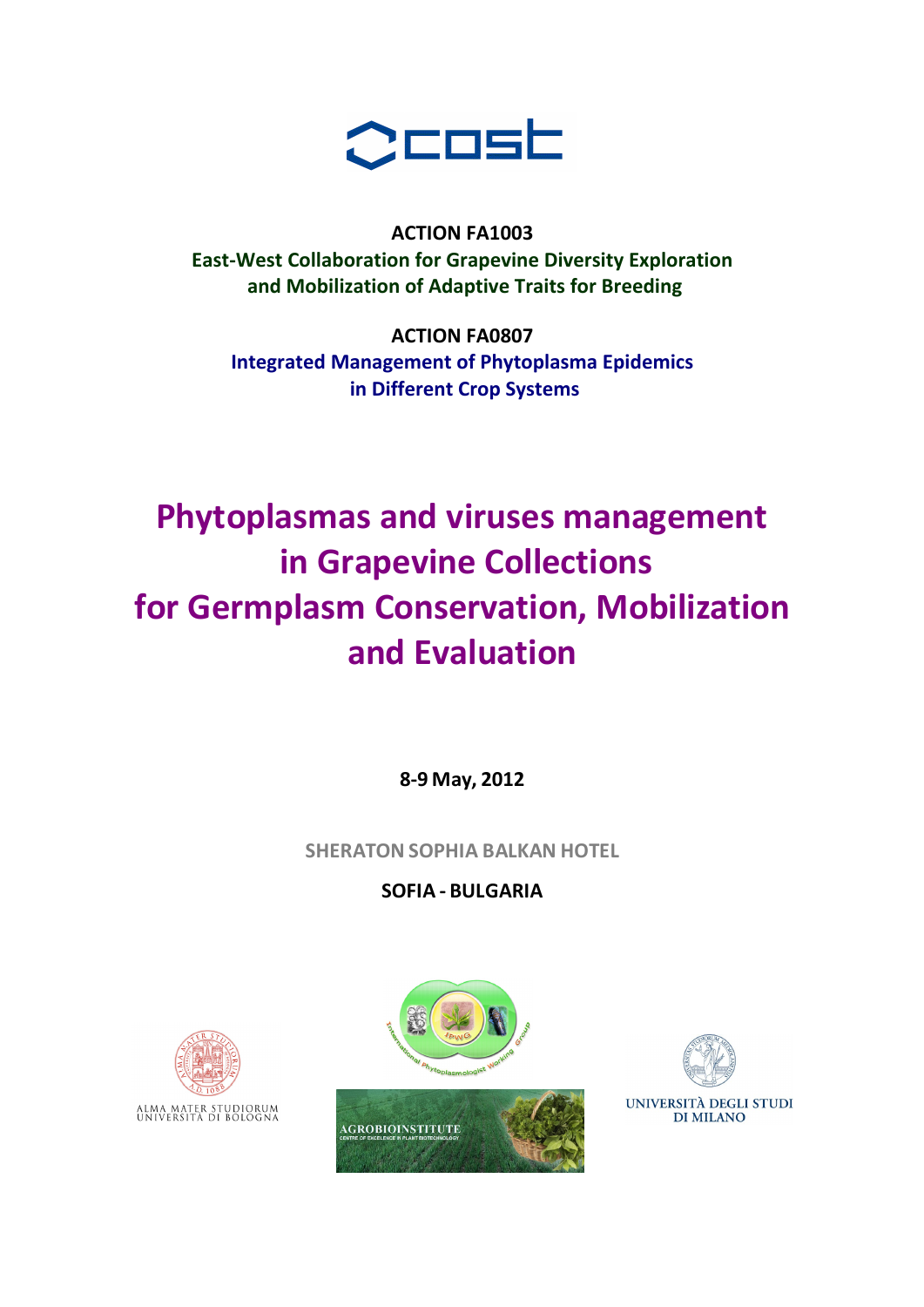Grapevine germplasm collections should be considered with a particular respect by the phytosanitary services. They represent a precious source of genetic resources. Not rarely a cultivar is maintained just in one collection.

We have not data for what concerns the sanitary status of the grapevines germplasm collections, but following a general impression, viruses, phytoplasmas and some other bacteria represent a real risk for their exploitation and to a certain extent to their survival.

So a sustainable strategy for germplasm conservation and evaluation should include diagnostic protocols and disease control. Moreover the germplasm mobilization would represent a real opportunity to reduce the risk of loosing biodiversity. In this context specific protocols for germplasm circulation among collections, including specific quarantine procedure management, and more in general for the for phytosanitary management of the grapevine repositories should be developed to favor the healthy germplasm conservation.

## **General program**

| Monday, May 7 <sup>th</sup>    | 18:00<br>20:00  | Arrival of participants<br>Dinner |
|--------------------------------|-----------------|-----------------------------------|
| Tuesday, May 8 <sup>th</sup>   | $09:00 - 16:00$ | <b>Meeting</b>                    |
| Wednesday, May 9 <sup>th</sup> | $08:00 - 20:00$ | Visit to vineyards & winery       |
| Thursday, May 10 <sup>th</sup> |                 | Departures                        |